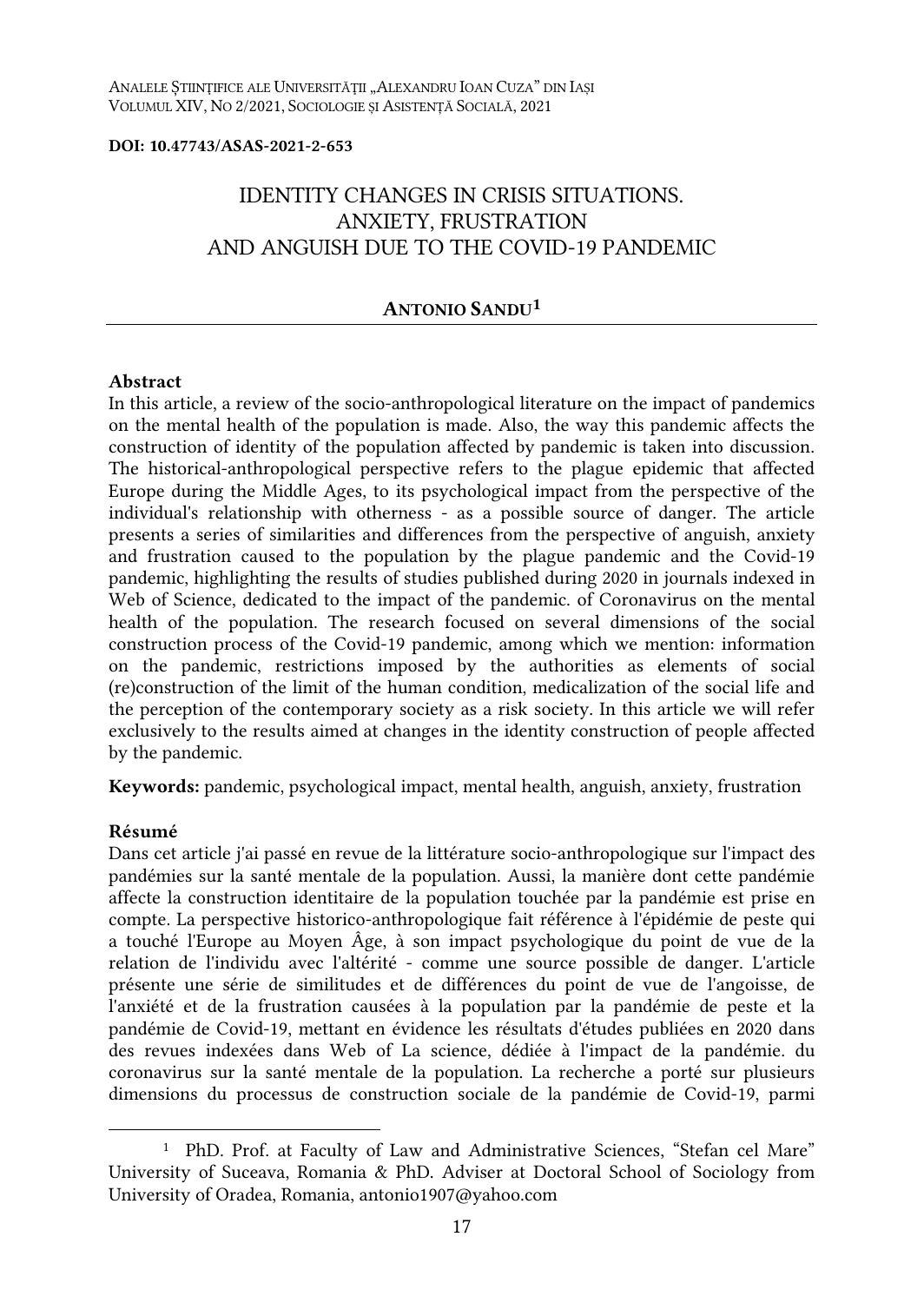lesquelles nous citons : les informations sur la pandémie, les restrictions imposées par les autorités comme éléments de (re)construction sociale de la limite de la condition humaine, médicalisation de la vie sociale et perception de la société contemporaine comme société du risque. Dans cet article, nous nous référerons exclusivement aux résultats visant les changements dans la construction identitaire des personnes touchées par la pandémie.

**Mots-clés :** pandémie, impact psychologique, santé mentale, angoisse, anxiété, frustration

### **Rezumat**

În acest articol se realizează o trecere în revistă a literaturii socio-antropologice privind impactul pandemiilor asupra sănătății mintale a populației. De asemenea, este luat în discutie modul în care această pandemie afectează constructia identității populației afectate de pandemie. Perspectiva istorico-antropologică se referă la epidemia de ciumă care a afectat Europa în Evul Mediu, la impactul ei psihologic din perspectiva relaţiei individului cu alteritatea – ca posibilă sursă de pericol. Articolul prezintă o serie de asemănări și diferenţe din perspectiva angoasei, anxietăţii și frustrării cauzate populaţiei de pandemia de ciumă și pandemia de Covid-19, evidențiind rezultatele studiilor publicate în cursul anului 2020 în reviste indexate în Web of Science, dedicate la impactul pandemiei. de Coronavirus asupra sănătății mintale a populației. Cercetarea s-a axat pe mai multe dimensiuni ale procesului de construcție socială a pandemiei de Covid-19, printre care amintim: informarea asupra pandemiei, restricții impuse de autorități ca elemente de (re)constructie socială a limitei conditiei umane, medicalizare, a vietii sociale si a perceptiei societății contemporane ca societate de risc. În acest articol ne vom referi exclusiv la rezultatele care vizează schimbări în construcţia identitară a persoanelor afectate de pandemie.

**Cuvinte cheie:** pandemie, impact psihologic, sănătate mintală, angoasă, anxietate, frustrare

### **1. Introduction**

The specialized literature in the field of social and humanistic sciences dedicated to the effects of the Covid-19 pandemic on the mental health of the population is very rich and topical. This paper reviews the historicalanthropological perspective on pandemics, with reference to the plague pandemic in Medieval Europe, presenting similarities and differences with the current pandemic situation. Also, a series of papers dedicated to the impact of the pandemic on the mental health of the population, with reference to studies published on this topic during 2020 in journals indexed in the Web of Science, are analyzed.

This research is addressed mainly to public health specialists who are interested in the psychosocial impact of the pandemic, especially on the mental health of the population. We wish to use the results summarized in the literature as a starting point for discussing coherent mental health policies in the postpandemic period.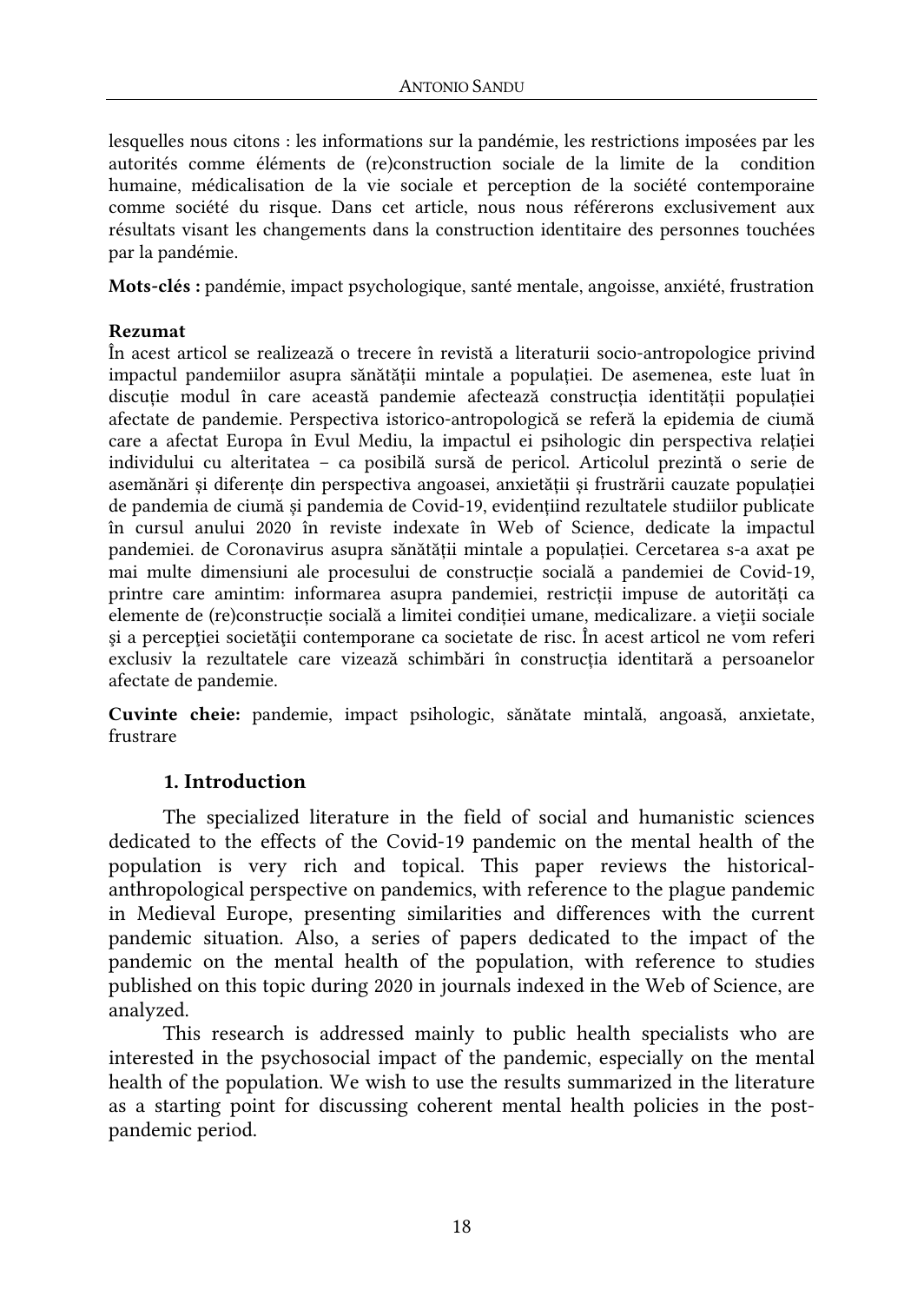### **2. Pandemics and social fear - historical presentation**

Over time, social fear has been directed at various manifestations of a subjective otherness, such as the supernatural (divine, demonic, or magical), the stranger (in the basic sense, as the one belonging to another culture, religion, civilization, or the one perceived to have interests divergent from those of one's own community), the dysmorphic (the one who does not share the same morphic characteristics with the fearful individual, the other race, the "sick" or even the imagined dysmorphic: pygmies, giants etc.).

Fear of illness and of the ill person polarizes social imagination, as it is generated by a threat that can take on the character of the immediate - a spreading pandemic - and about which there is a cultural memory, that includes devastating experiences for the community. The plague is one such example, a disease that has terrified Europe for centuries. Along with the plague, history has seen the devastating effects of pandemics of typhoid fever, Spanish flu, as well as recent threats of pandemics of bird flu, swine flu and their possible mutations.

## **3. Jean Delumeau about fear in the West. An anthropological perspective on the plague in Europe from 1348-1720**

Jean Delumeau (2021), in his volume "Fear in the West", analyzes, from a historical and anthropological perspective, the collective behaviors during the plague that affected Europe between 1348 and 1720. From the fourteenth century to the sixteenth century, says Jean Delumeau (2021), the plague appeared every year in one part or another of Western Europe. The chroniclers of the time called the successive outbreaks of the disease "the first plague", "the second plague", … "the sixth plague", in a manner somewhat similar to that in which contemporary epidemiologists count the waves of the current Covid-19 pandemic. The historical experience of pandemics, of which Delumeau speaks (2021), implies the disappearance of up to 40% of the population of the European community in a single such wave of the plague pandemic.

Therefore, the collective memory and, especially, the historiographical memory of humanity generated a feeling of strong negative emotion - especially panic - in the early stages of the spread of the Covid-19 pandemic in China, Europe and then around the world.

The quoted author (Delumeau, 2021) shows that, during the plague, there was a state of nervousness and fear that covered the whole of Europe. Boccaccio (2003), in his book "The Decameron", shows that "a lot of the sick have been so little helped, because of the horror they inspired in healthy people, left to such a cruel mess that we can count, with enough ground, to more than 100,000 the number of those who lost their lives within the walls of the fortress".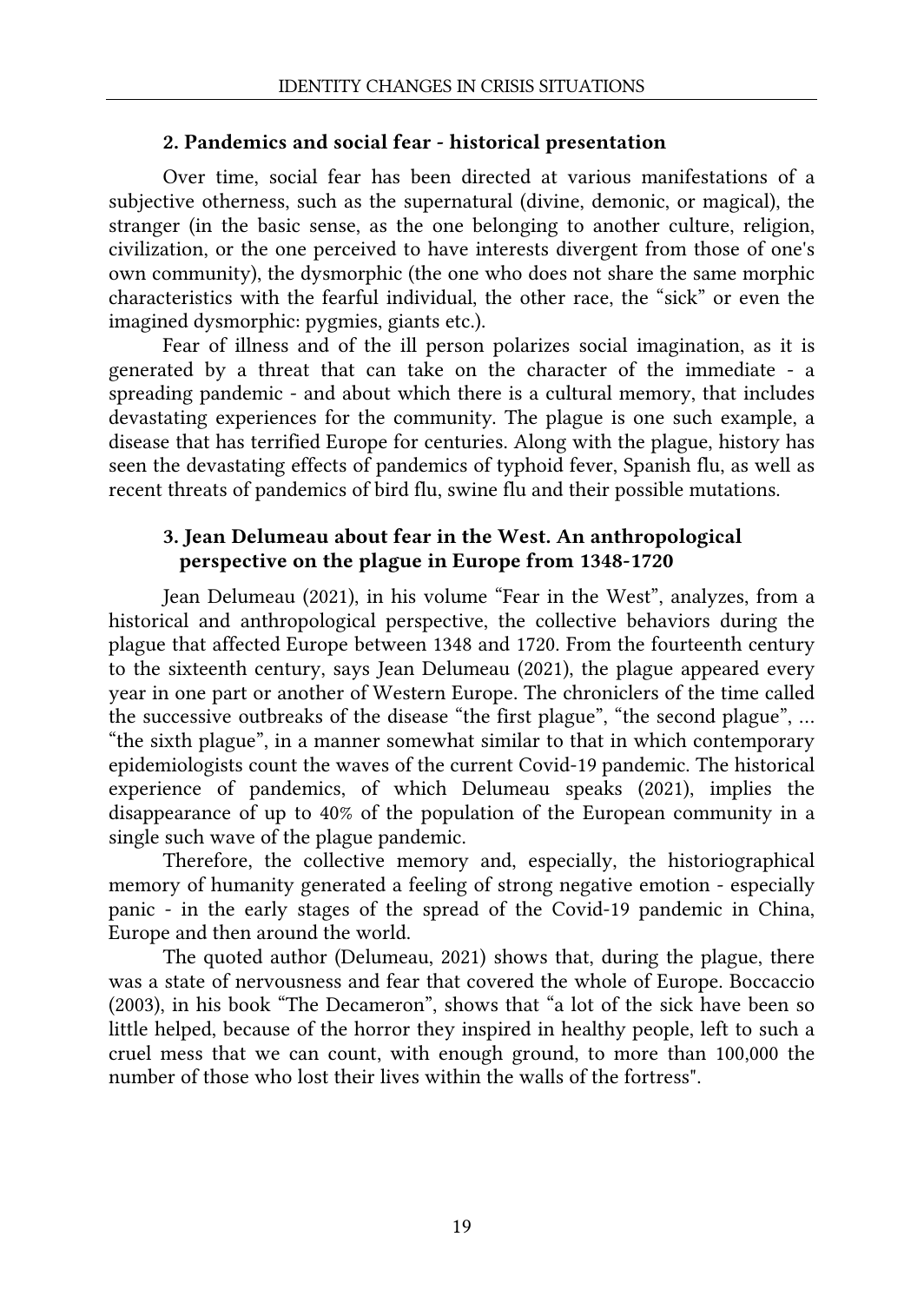### **4. Historical manifestations of the social fear of pandemics: undertakers**

The particularly long period of the plague pandemic and the devastating violence of its waves generated a social fear of pandemics. The appearance of pandemics was attributed to the will of the Divinity, to divine punishment, to fatal astral conjunctures or to "rotten emanations of the soil or subsoil." The theory of miasmas meant that, at the time, people in charge of collecting corpses were protected with masks in the shape of a bird's beak. The image of people wearing masks, but also of isolates from the first period of the Covid-19 pandemic, resonated in the collective mind with the image of plague beaks, about which the population did not have a direct collective memory, but an indirect one, through literary and historical evocations, often exaggerated in terms of the apocalyptic dimensions of the pandemic.

## **5. The pandemic and the refusal of otherness. The other, as a social danger**

The coverage in the media of images of the old pandemics was able to increase the degree of panic and anxiety of the population, especially in the early period of the Covid-19 pandemic, when neither the degree of mortality, nor the spreading rate were known (Rotilă, 2021). In the collective mind - medieval and modern -, the plague was correlated with two other scourges, famine and war, which associated their destructive power with that of the epidemics. Not coincidentally, the Covid-19 pandemic was more or less officially associated with biological weapons, while the president of the United States at that time made statements accusing China of producing biological weapons. Panic over food shortages manifested itself in the early months of the Covid-19 pandemic, but was quickly offset by measures of oversupply of food taken by the authorities.

Associating the pandemic with divine anger generates a feeling of guilt, which amplifies the anxiety of the population, because individuals experience a sense of guilt for the divine punishment inflicted on the community, which could have been brought on by their own sins. In the current pandemic, the lockdown measures also targeted the closure of religious activities, an issue that generated sporadic dissatisfaction, but was quickly settled by official communications and the dialogue that church institutions of most religious denominations had with both the state, as well as with their followers.

#### **6. From former pandemics to actual pandemics: Covid-19**

Historical works on the plague focused on the social transmission of the pandemic from individual to individual, an element of similarity to the current pandemic, during which, among the measures taken, was social isolation or quarantine, a measure introduced for the first time to prevent the plague. The epidemiologists consulted by Delumeau (2021) consider that the main plague transmission agent were fleas, that transmitted the disease from the infected or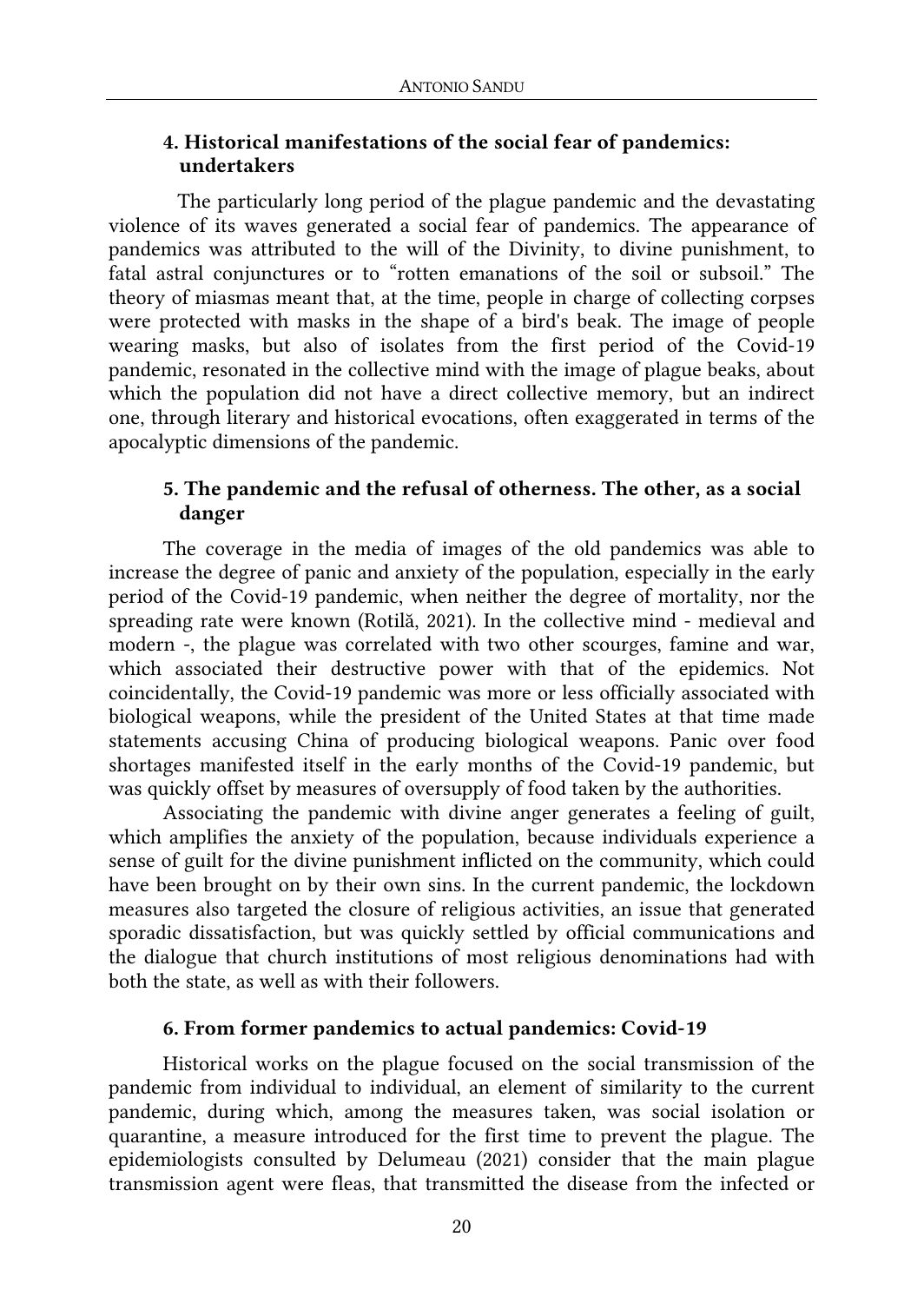the deceased to the healthy individuals, which was indeed a community transmission, but would not have made it necessary for protective measures such as wearing beak-shaped masks or quarantine to be taken, but rather hygiene and disinsectization measures - generally unknown at the time.

A significant difference between the current pandemic and the plague, described by Jean Delumeau (2021), is the level of mortality, but this level could not be known in the early period of the Covid-19 pandemic, when reports from China, Italy or Spain highlighted a significant number of cases, which exceeded the capacity of health systems to provide care to patients, and mortality was estimated to be high. Uncertainty and ambivalent communication could be sufficient grounds for panic and anxiety among the population, especially among those who inform themselves from alternative media sources, where the phenomenon of infodemic - an epidemic of false information and news - was particularly present and difficult to understand or counter by the authorities.

## **7. The specialized literature dedicated to the Covid-19 pandemic**

An initial search in Web of Science, on June 21, 2021, revealed a number of 64,847 papers that were registered for the Covid-19 pandemic (keywords: "Covid pandemic"). Of these, 4,066 papers are indexed for the keywords "Covid-19 pandemic and anxiety", which shows a particularly broad concern for studying the psychological effects of the pandemic from the perspective of the it anxiety generates. A more refined search, for the keywords "Covid-19 pandemic and social anxiety", provided a result of 1,566 papers on this topic. Compared to these results, only 102 articles were found for the keywords "Covid-19 pandemic and frustration", which shows less interest in addressing the pandemic in terms of frustrations among the population. A total of 18 results were found for the keywords "Covid-19 pandemic and anguish", while 399 results were found for the keywords "Covid-19 pandemic and panic".

## **8. Stress, anxiety and depression. The pandemic as a source for psychiatric disorders**

Conducting a general meta-analysis on stress, anxiety and depression among the population during the Covid-19 pandemic, Salari et al. (2020) show that this epidemic has generated a significant number of psychological disorders, that were added to the actual concern about the physical health of the population. The study shows that the spread of the virus has a significant impact on the population in various communities and, therefore, during the pandemic, psychological measures must be taken to improve the mental health of the population, especially of vulnerable groups.

The research was published on July 6th, 2020 and analyzed papers published in indexed journals in various databases until May 2020. Data on the prevalence of stress resulting from the pandemic were collected by analyzing five studies, on a total sample of 9,074 people, resulting in an incidence of 29.6% of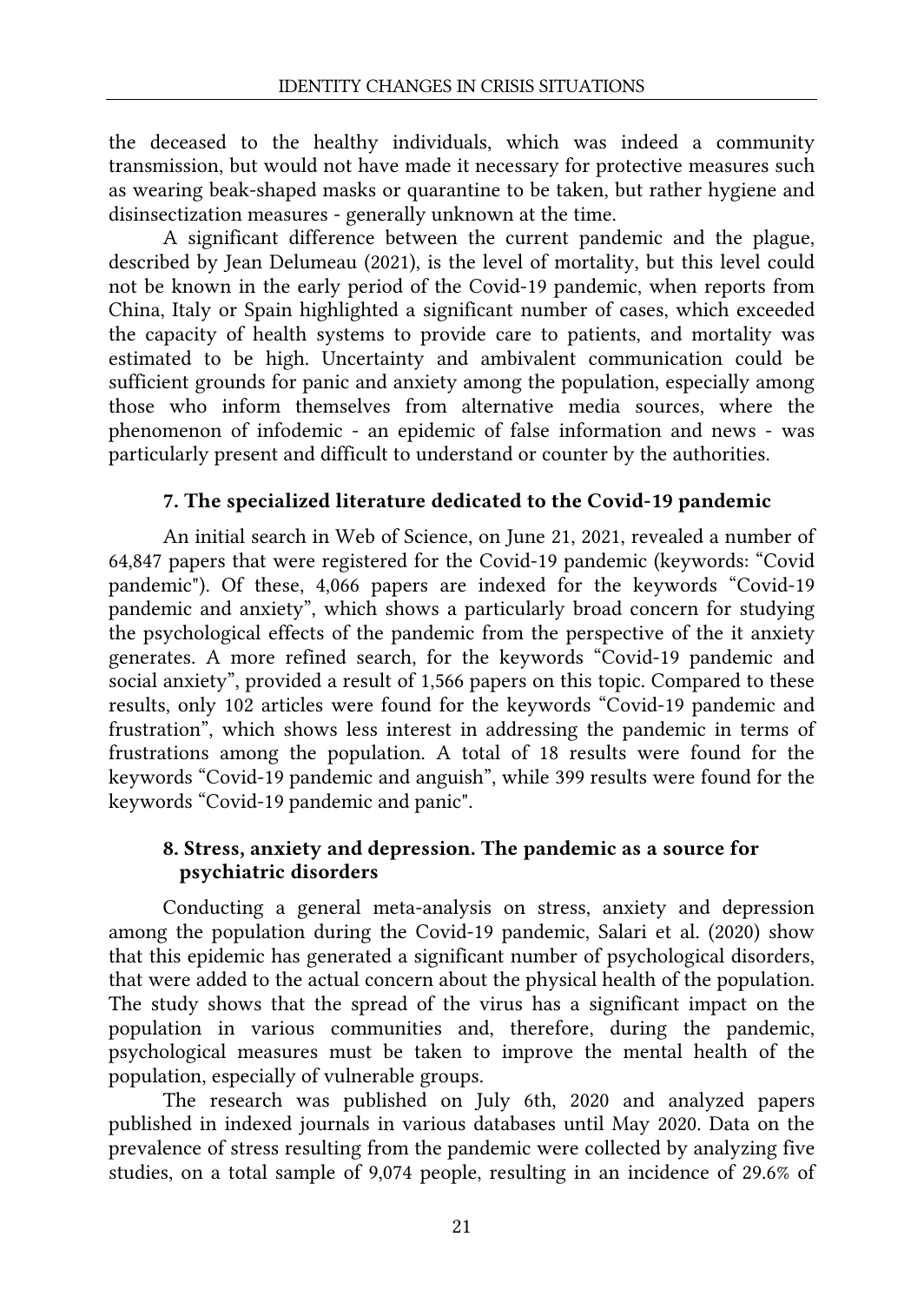stress among the studied population. The prevalence of anxiety was analyzed according to 17 studies conducted during that period, on a sample of 63,439 people, and it resulted that the level of anxiety affected 31.9% of the investigated population. The prevalence of depression was analyzed according to 14 studies, conducted on a total sample of 44,531 people, being rated at a level of 33.7%.

By comparing these results with the incidence of anxiety in the United States in 2013, according to DSM-5, previously mentioned to be of 13.3%, we can notice a worrying increase in the incidence of this disorder, due to the occurrence of the pandemic. At the time of the study, it was known that the Covid-19 infection causes symptoms that include fever, chills, cough, sore throat, muscle aches, nausea and vomiting. Infected people manifested symptoms of varying severity, from simple cold symptoms - later cases of infected, but asymptomatic people were documented - to severe cases, which manifested respiratory failure or acute respiratory syndrome, that can culminate in the death of the patient. The article by Salari et al. (2020) focuses on the psychological effects of the pandemic not the actual infection with Covid-19 -, effects highlighted for the individual, the community, the national or the international level, during the period when most states were in a state of lockdown.

At the individual level, the authors of the cited study (Salari et al., 2020), based on previous literature dedicated to the pandemics (Wall et al., 2008), considered it to be predictable that individual behaviors might appear when subjects manifested fear generated by the possibility of their own death, or of their loved ones, the feeling of helplessness and the obligation to manifest a stereotypical social behavior (Salari et al., 2020). The psychological damaging effect of the pandemic can generate a significant psychological crisis, which can be considered a real threat to public mental health (Xiang et al., 2020).

The effect of the psychological crisis is considered to be more pronounced in patients who show the early stages of mental disorders. The major health crisis caused by the Covid-19 pandemic can lead to psychological changes, and could reach a pathological level, both for individuals who are working as health profesionals and for citizens. The most likely pathologies or disorders are caused by fear, anxiety, depression or insecurity (Zhang et al., 2020).

Research consulted by Salari et al. (2020) demonstrate that people in isolation and quarantine show significant levels of anxiety, anger, confusion and stress (Brooks et al., 2020). Also, studies conducted in the early stages of the spread of the Covid-19 virus in Asia show that fear of the spread of the virus, especially in the context of a lack of information about its nature (infection rate, morbidity, mortality), can lead to mental disorders, including some severe ones (Shigemura et al., 2020). The predisposition to mental disorders and even mental illness is accentuated in certain social categories, which include patients infected with Covid-19 and their families, health care workers, children and patients with other mental disorders (Bao et al., 2020).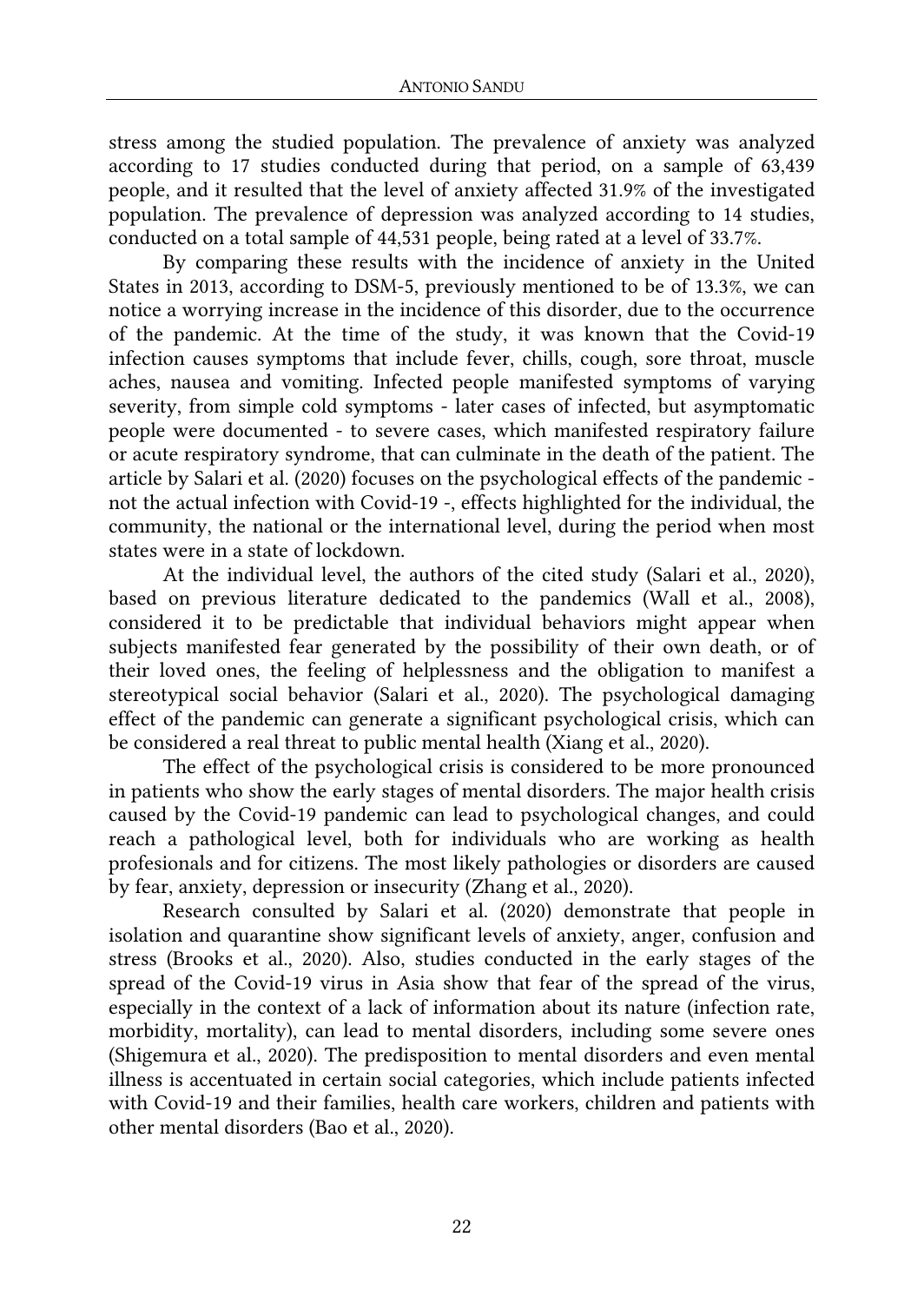## **9. The prevalence of anxiety and depression during the pandemic in the case of health personnel involved in the care of patients infected with Covid-19**

Another study on the prevalence of anxiety and depression during the Covid-19 pandemic was conducted among students at health schools in Jordan (Basheti et al., 2021). The study highlights a number of peculiarities regarding the prevalence of anxiety and depression among health personnel involved, in one form or another, in the direct care of patients infected with Covid-19, staff who, therefore, have a high risk of contracting the virus (Huidu, 2020). The cited study shows that there is indeed a high level of anxiety among the surveyed students. Among people who were psychologically tested by means of an online survey, which was based on the scale of anxiety and depression in hospitals (HADS scale), 40% of participants had normal scores for anxiety and depression, 22.4% obtained a normal bordeline score, while 33.8% of the surveyed students had a score considered abnormal in terms of anxiety, and 26.2% of respondents had an abnormal score in terms of depression. Other anxious factors were taken into account, such as smoking, low family income and the use of a specific medication, which were statistically significant when correlated with anxiety. After excluding these additional anxiogenic factors, the percentage of people with high levels of anxiety remained significantly higher than normal in the pre-pandemic periods.

### **10. The impact of the Coronavirus pandemic on the incidence of migraines and other neurological disorders**

The specialized literature analyzes the impact of the Covid-19 pandemic on the incidence of migraines and other neurological disorders (Suzuki et al., 2021). Suzuki et al. (2021) show that the Covid-19 pandemic caused a number of neurological disorders, including migraines, sleep disorders, anxiety and depression. These disorders were mainly recorded during the first wave of the pandemic, and the other waves did not show significant variations in the occurrence of these types of disorders. Also, during the first pandemic wave, there was a significant increase in the consumption of neuroleptics, following the increase in stress levels, in parallel with the identification of comorbidities associated with Covid-19. Studies cited by Suzuki et al. (2021) also show that the changing social conditions (social distancing, lockdown, diminished social mobility and freedom of travel) had a significant on people who have not been infected with Covid-19 in various countries (Ozamiz-Etxebarria et al., 2020). An increase in the negative impact of the pandemic on hospitalized patients with migraines and acute headaches has also been noted (Kristoffersen et al., 2020). Other works consulted by the same team of researchers highlights the concerns of American psychiatrists regarding the discontinuation of treatment for patients with mental disorders, including those with migraines, an interruption caused by postponements of non-emergency therapies, which have been imposed by many states in order to limit the rate of infection with Covid-19 (Rizzoli & Grazzi, 2020).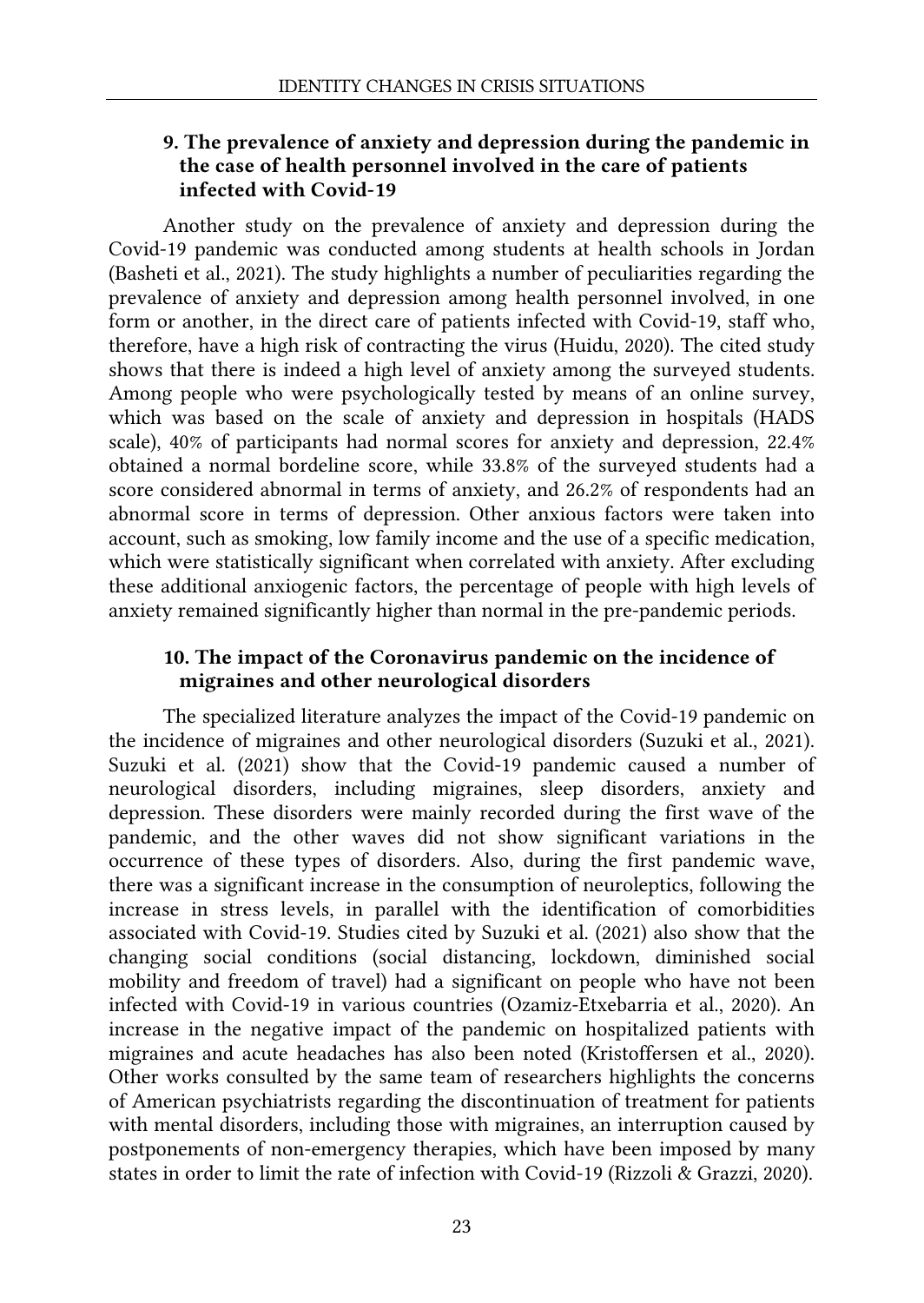## **11. The predictive role of the intolerance to uncertainty in terms of family life, marital status and health status - in correlation with the perception of the risks of the Covid-19 infection**

Other research investigate the predictive role of intolerance to uncertainty - in terms of family life, marital status, raising children, state of health, chronic diseases, caring for the elderly, fear for the welfare of relatives working in health professions, for the life and health condition of relatives or close people diagnosed with Covid-19 etc. All these categories of people were perceived to be at risk of infection – and a huigher risk of occurrence for depression and anxiety, because they are people physically or socially affected by the pandemic (Korkmaz & Güloğlu, 2021). The results of the mentioned research showed that the meaning of life and the intolerance to uncertainty were statistically significant predictors of depression and anxiety. Chronic illness is a statistically significant predictor of anxiety, and the frequency of hand washing is a statistically significant predictor of depression.

### **12. Qualitative research report**

A research on the social construction of the pandemic and the role of anxiety and frustration in the process of its social construction was conducted between April and May 2020 on a number of 110 respondents coming mainly from the NE area of Romania. Along with them being in the sample were also included respondents from other counties in Romania (Cluj, Bucharest), from the Republic of Moldova, as well as Romanian citizens residing in other European Union countries, such as Great Britain, Spain, Italy, Austria, Belgium, Germany. The interviewees were mostly female (62), male (31) and a number of 7 people did not specify their gender. The occupational profile of the respondents included the following categories: salesperson (7), medical staff (6), student (35) pupil (9), teacher (5), economist (3), clerk (1), civil servant (10) , trade worker (3), unemployed (4), housewife (6), retired (7), unspecified (7). As a level of education, the research participants stated that they have a formal education of higher (63) and secondary level (31), while the rest did not specify (9).

The sample was one of opportunity, its selection being made based on the snowball method. The interview operators were the students from the Faculty of Law and Public Administration of the "Stefan cel Mare University of Suceava" University, under the direct coordination of the author of this article. The research focused on several dimensions of the social construction process of the Covid-19 pandemic, among which we mention: information on the pandemic, restrictions imposed by the authorities as elements of the social (re)construction of the limit of the human condition, medicalization of social life and the apperception contemporary society as a risk society.

In this article we will refer exclusively to the results aimed at changes in the identity construction of people affected by the pandemic.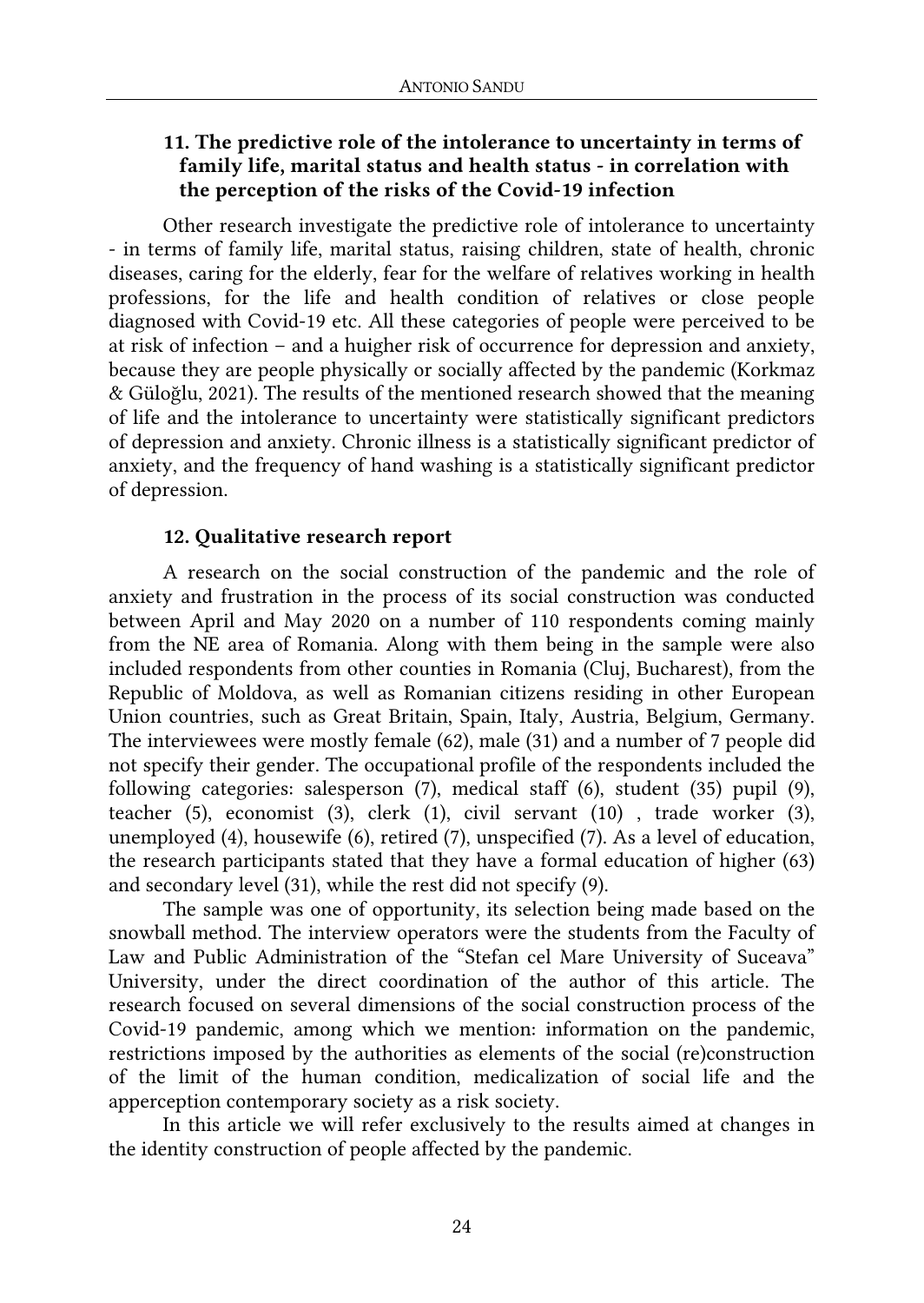Regarding the construction of the personal identity of the subjects affected by the pandemic, we find that the anxiety and frustration generated by the pandemic threat but also by the restrictive measures imposed by the need to prevent the spread of the Covid-19 virus are the key elements that operate changes in this discursive instances. We call it pandemic identity. Pandemic identity is generally anxious and anguishing, the identity discourse being built around the fear of otherness as a possible source of illness.

The personal identity of the affected subjects is reconstructed by adherence or non-adherence to the limitations of their own freedom, in order to preserve public safety and health.Wearing a mask is an eloquent example of a closed identity, hiding the face, although pragmatically motivated by public health needs, and is an anthropological reconfiguration of the separation from the Other.

*I suffered when I couldn't attend a relative's funeral, when I couldn't hug my loved ones, when that mask kept me from seeing a smile or an expression. I missed the Easter customs and traditions (I.E.).* 

Such a situation as the one described by the interviewee (I.E.), aiming at the impossibility of participating in funeral rituals, but also the impossibility of an open relationship, through hugs, transforms the spatial distance into real social distance, with profound effects on the sociability of individuals and their alienation, which is a process of dissolving social solidarity.

There were subjects who mentioned that they feel overwhelmed, imprisoned in their own home and in their own life, and dramatic aspects were recorded, such as a subject who considers that his life is over, being faced with limitations that he does not understand, although he accepts them as necessary, but which he cannot integrate in his own personality.

The fear of infection has brought to the forefront of identity construction a series of pre-existing elements in the collective mind, namely the memory of pandemics that have marked humanity throughout history and their association with divine punishment and implicitly with the feeling of personal inefficiency. This feeling of personal inefficiency contrasts with the modern and post-modern society, which, in addition to the medicalization of the social life, is based on a plea for personal development as a justification for the self-emancipation of the individual from any limitation imposed on the human condition.

Prolonged isolation has an effect on the identity construction of subjects, namely an interpretive adrift of the meaning of the notion of sociability - from "living together" and the community accents of social life, to postmodern individualism, that replaces subjectivity as a form of expression of the individual in his own community, with methodological selfishness as a rejection of the society, presented as a source of risks for the daily well-being of the individual.

The perception of the post-pandemic society as a "post-apocalyptic" reconstruction, according to the anthropological scenario highlighted by the Science Fiction literature, is exaggerated in the speeches of some respondents, by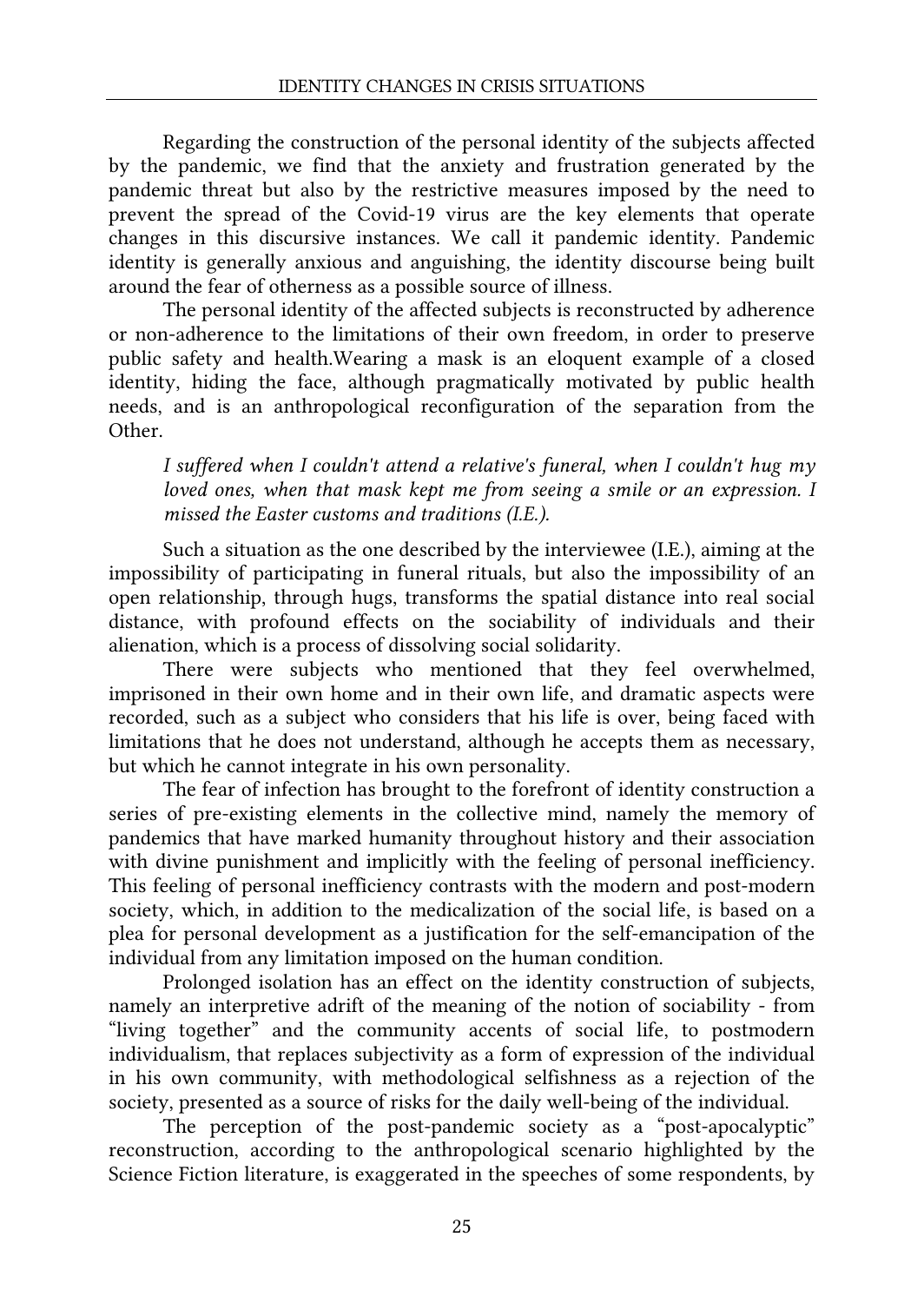contagion with elements of fake news and conspiracy theories, already abundant in pandemic speeches. During the research period, when the state of emergency was in force in Romania, this process became more and more acute as time passed and pandemic waves followed one another. However, the discourse on the post-pandemic society as a re-humanization of normality is opposed to the vision of a post-society, with strong migrations in the virtual sphere and the virtualization of the social space, but also with postmodern accents, inspired by the discourse of Lipovetsky (1996) on duty. A society enclosed both in its own anxieties and in the limits of public discourse, that encourages self-isolation and discourages solidarity, can have the effect of an individualistic identity construction, in which communication with the other is based on a succession of unequal transactions, with the main goal of survival and not social or personal development.

#### **13. Conclusions**

The research papers presented in this article allow us to emphasize the acute nature of mental disorders that occurred during the Covid-19 pandemic and that severely affected the quality of life of psychiatric or neurological patients, but also of people who do not usually suffer of mental disorders, whether or not they have been diagnosed with Covid-19.

The works cited in this study may lead to the conclusion that the most important variables that influence both depression and anxiety were intolerance to uncertainty and lack of meaning in life. Pandemics, both historically and at present, have a number of common elements, namely the depreciation of the individual's relationship with otherness, feelings of helplessness, guilt and lack of control over their own destiny - which, ultimately, are sources of anguish, anxiety and frustration. These feelings, once they become chronic, turn into psychic conditions from which the individual can no longer find a way out, thus gaining a pathological nature.

The post-pandemic society starts with accents of social pathology, and the post-pandemic identity reconstruction should remove the perspective of the medicalized society, that finds a therapy for any situation specific to the human condition.

#### **References**

- 1. Bao, Y., Sun, Y., Meng, S., Shi, J., & Lu, L. (2020). 2019-nCoV epidemic: Address mental health care to empower society. *The Lancet*, *395*(10224), e37–e38. https://doi.org/10.1016/S0140-6736(20)30309-3
- 2. Basheti, I. A., Mhaidat, Q. N., & Mhaidat, H. N. (2021). Prevalence of anxiety and depression during COVID-19 pandemic among healthcare students in Jordan and its effect on their learning process: A national survey. *PLoS ONE*, *16*(4), e0249716. https://doi.org/10.1371/journal.pone.0249716
- 3. Boccaccio, G. (2003). *The Decameron* (2nd ed.). Penguin Books.
- 4. Brooks, S. K., Webster, R. K., Smith, L. E., Woodland, L., Wessely, S., Greenberg, N., & Rubin, G. J. (2020). The psychological impact of quarantine and how to